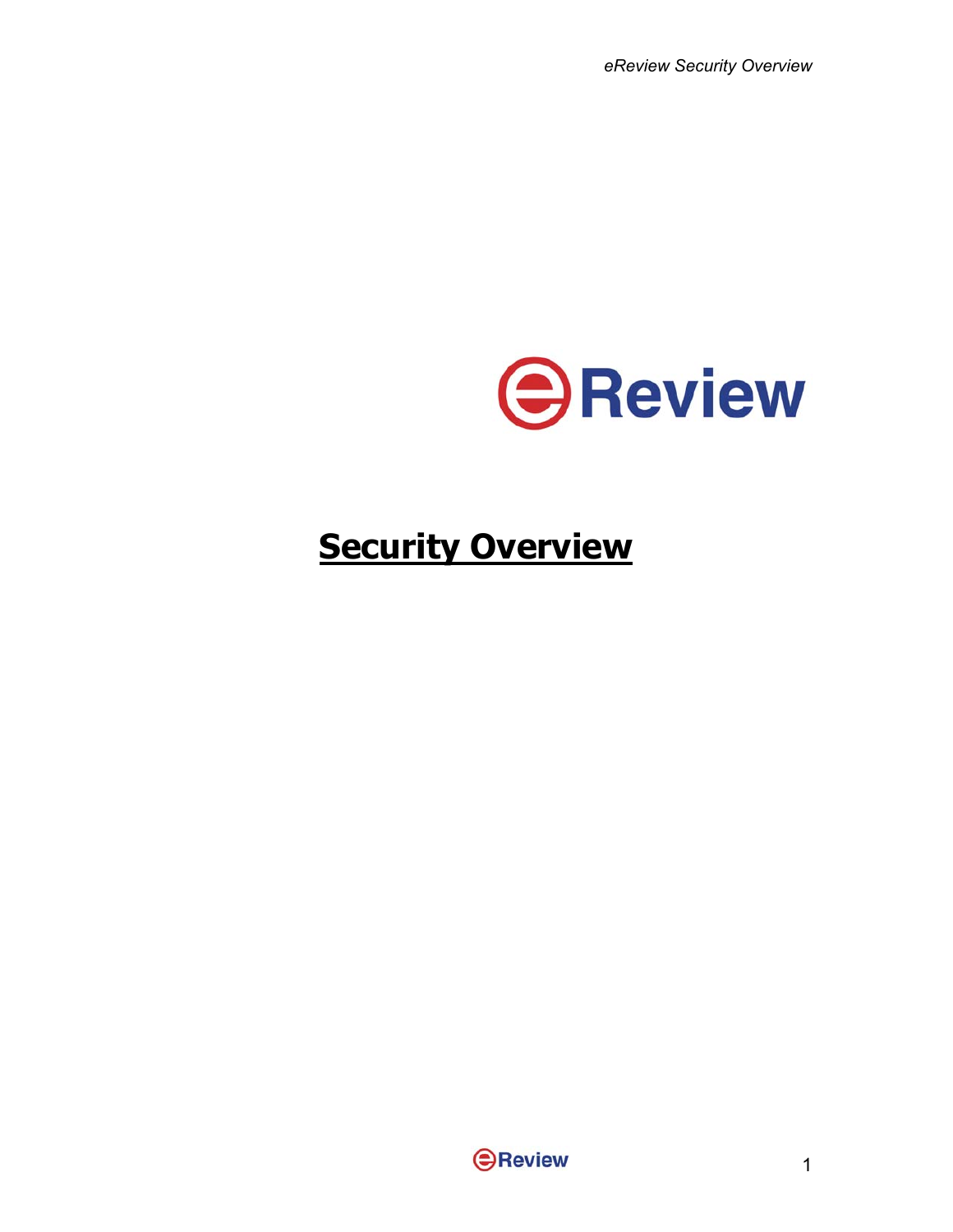## **This description is for information purpose only.**

Web4, a division of netGuru, Inc., reserves the right to alter this description or to adapt it to technical conditions at any time. Web4 shall not be liable for any damage caused by the contents of this document or the use of the described product.

Web4 provides this publication "as is'" without warranty of any kind, either express or implied, including but not limited to the implied warranties of merchantability or fitness for a particular purpose.

Web4 has the sole copyright for this document. Any reproduction, adaptation, or compilation work for own use and / or distribution purposes is allowed with the written consent of Web4 only.

All brand and product names in this publication are registered trademarks and trademarks of their respective holders.

Copyright © 2003 Web4, a division of netGuru, Inc.

Web4, a division of netGuru, Inc. 22700 Savi Ranch Parkway Yorba Linda, CA 92887 USA

Tel: 1-888-376-8900(Toll Free). 1-714-974-2670(Intl)

Fax: 714-974-4771

[http://www.ereviewonline.com](http://www.ereviewonline.com/)

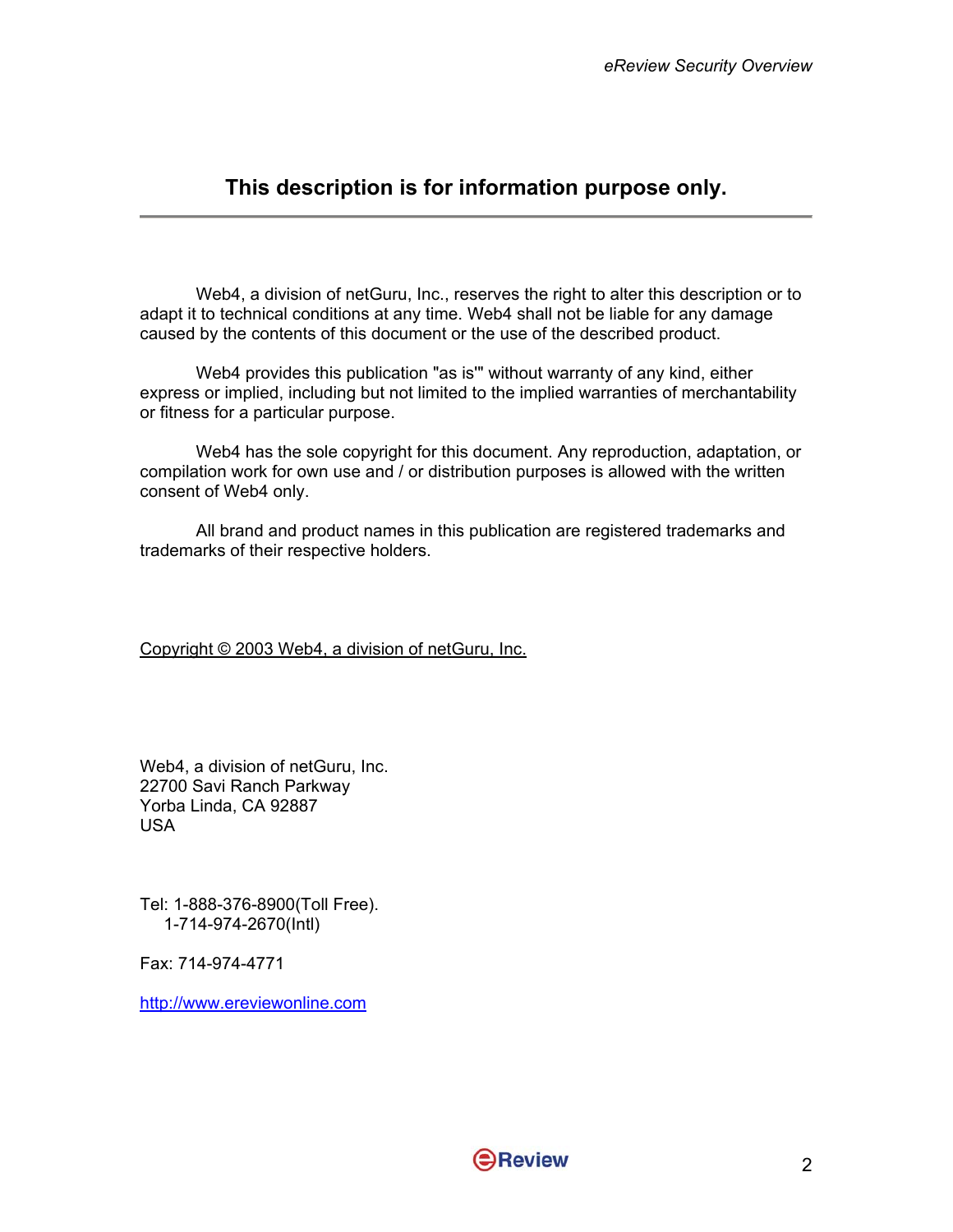## **Contents**

| ĥ |
|---|

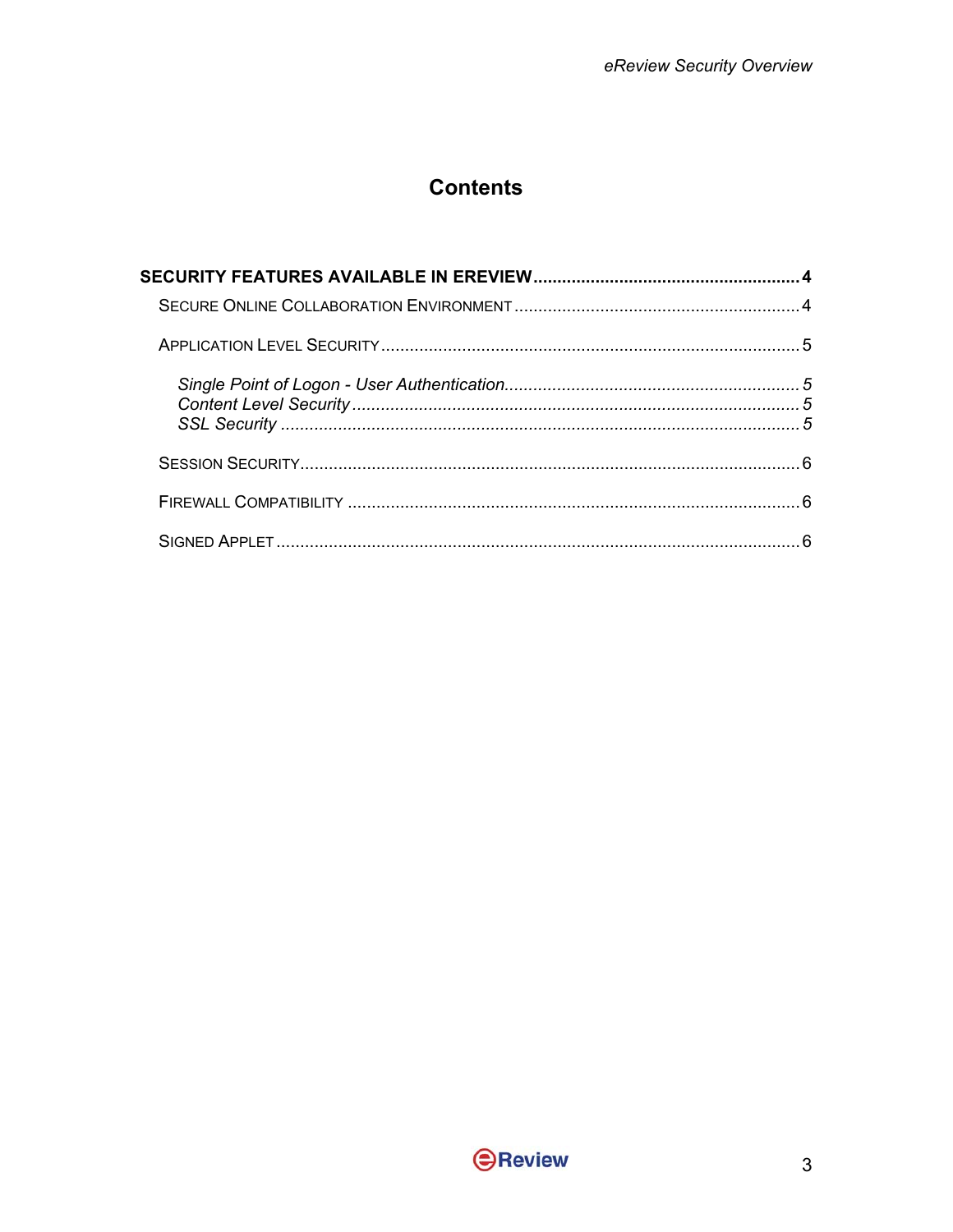## **Security Features available in eReview**

#### <span id="page-3-0"></span>**Secure Online Collaboration Environment**

eReview is an enterprise decision support tool that allows users to share any electronic document in real-time on a browser-based terminal anywhere, anytime! eReview is mission critical to the design process as it allows design teams to shorten the time to market and reduce costs in product lifecycles.

eReview ensures that the product meets the most stringent security requirements of today's markets. EReview has a powerful set of security features in-built that allows secure transmission of data across intranets, extranets and the Internet.

The purpose of this document is to provide information on security features and functions that are available in eReview. It is assumed that the reader of this document has some preliminary knowledge of various aspects of eReview and is aware of different levels of users that can use eReview.

eReview provides many means of user authentication and authorization to resources across the entire system. Authentication ensures that people are who they claim to be. Authorization uses this information to grant the appropriate level of access control to resources, including various sections and content within each of these sections.

eReview does not send the original documents over the Web. The eReview server processes the drawings and images files behind the firewall and delivers compressed versions of these documents through the HTTP server or direct TCP/IP configured port.

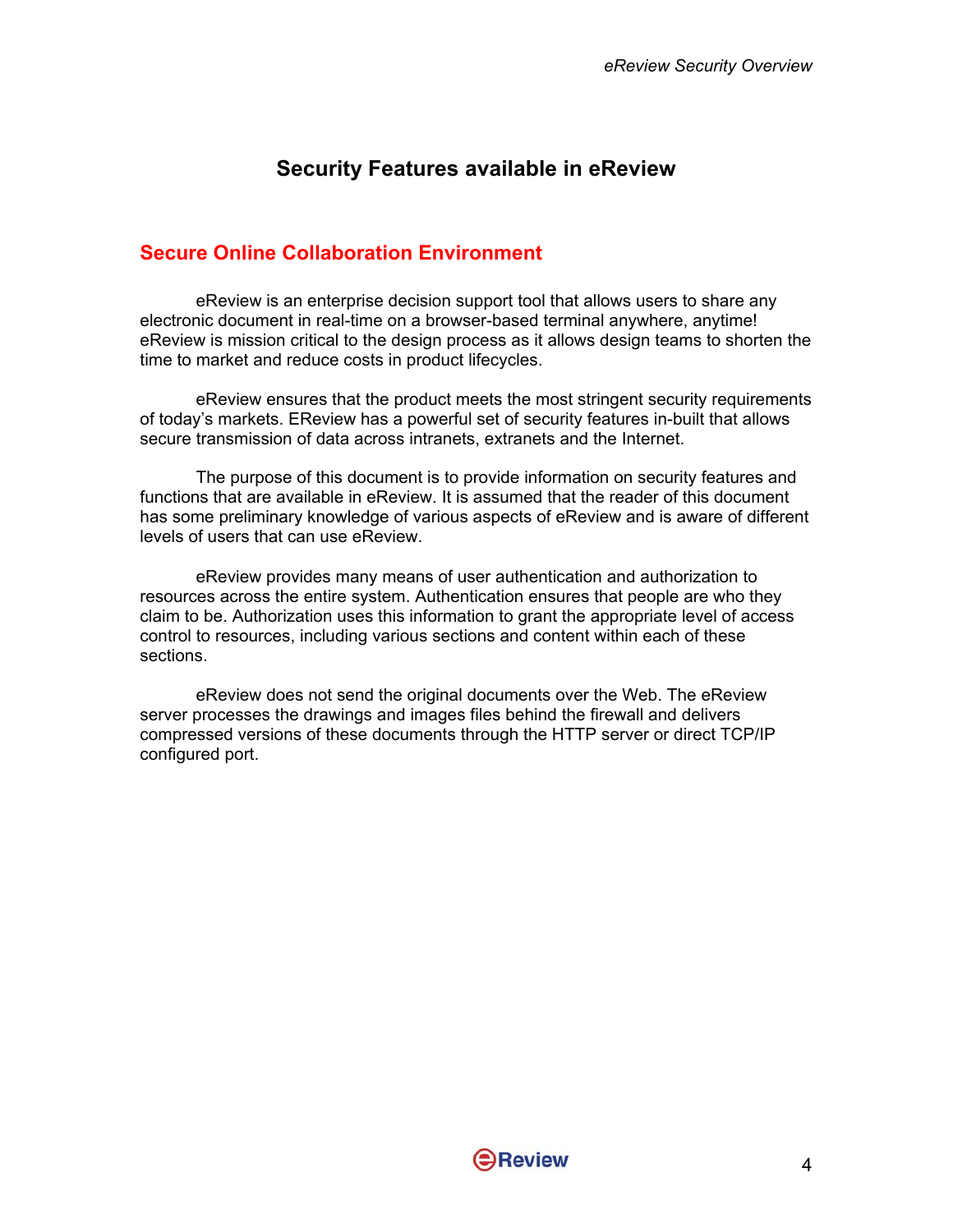## <span id="page-4-0"></span>**Application Level Security**

#### **Single Point of Logon - User Authentication**

eReview implements the security at the application layer primarily via the eReview applet that gets loaded through a java-enabled browser. This ensures that the application can only be started through a browser. The coordination of the applet at the client machine with the server components is internal and eReview takes care of it. No such communication mechanism can be invoked separately outside of eReview. Only a valid eReview applet can communicate with valid eReview server components.

In short, each session is dynamic and involves a handshake between the client and the eReview server, and the communication between these can be by default encoded and optionally SSL encrypted. EReview can also handle any other encryption mechanism that the user may deem fit. HTTPS (128-bit SSL) is used in most of the webbased transmission and is considered to be a standard in secured data transmission.

eReview is accessible through a single, common logon screen providing a secure 'Front Door' to the entire system. Chairpersons can make these online collaborative sessions secure by providing a password for these sessions. This ensures that only the authorized users can join these meetings.

Granular, roles-based security allows the Chairpersons to quickly control the exact level of access of users will have to the content that is being shared in an online meeting.

#### **Content Level Security**

eReview provide an additional layer of user authorization control by restricting access to content within the application. For example, the authorized users can open some documents in "Roaming Mode" so that no one even would know that a document has been opened. These users can hide or re-dact some parts of these documents, mark them up and then switch the mode to "Collaborative" to show only the information that is relevant to other users. This ensures the content level access to the users on these documents. This means some content within a document can be hidden from the users that are there in online collaborative meetings.

#### **SSL Security**

eReview provides the option of securing all transmission with 128-bit encryption using Secure Sockets Layer (SSL).

Secure Sockets Layer, SSL, is the standard security technology for creating an encrypted link between a web server and a browser. This link ensures that all data passed between the web server and browser remains private and integral. SSL is an industry standard and is used by millions of websites in the protection of their online transactions with their customers. In order to be able to generate an SSL link, a web server requires an SSL Certificate.

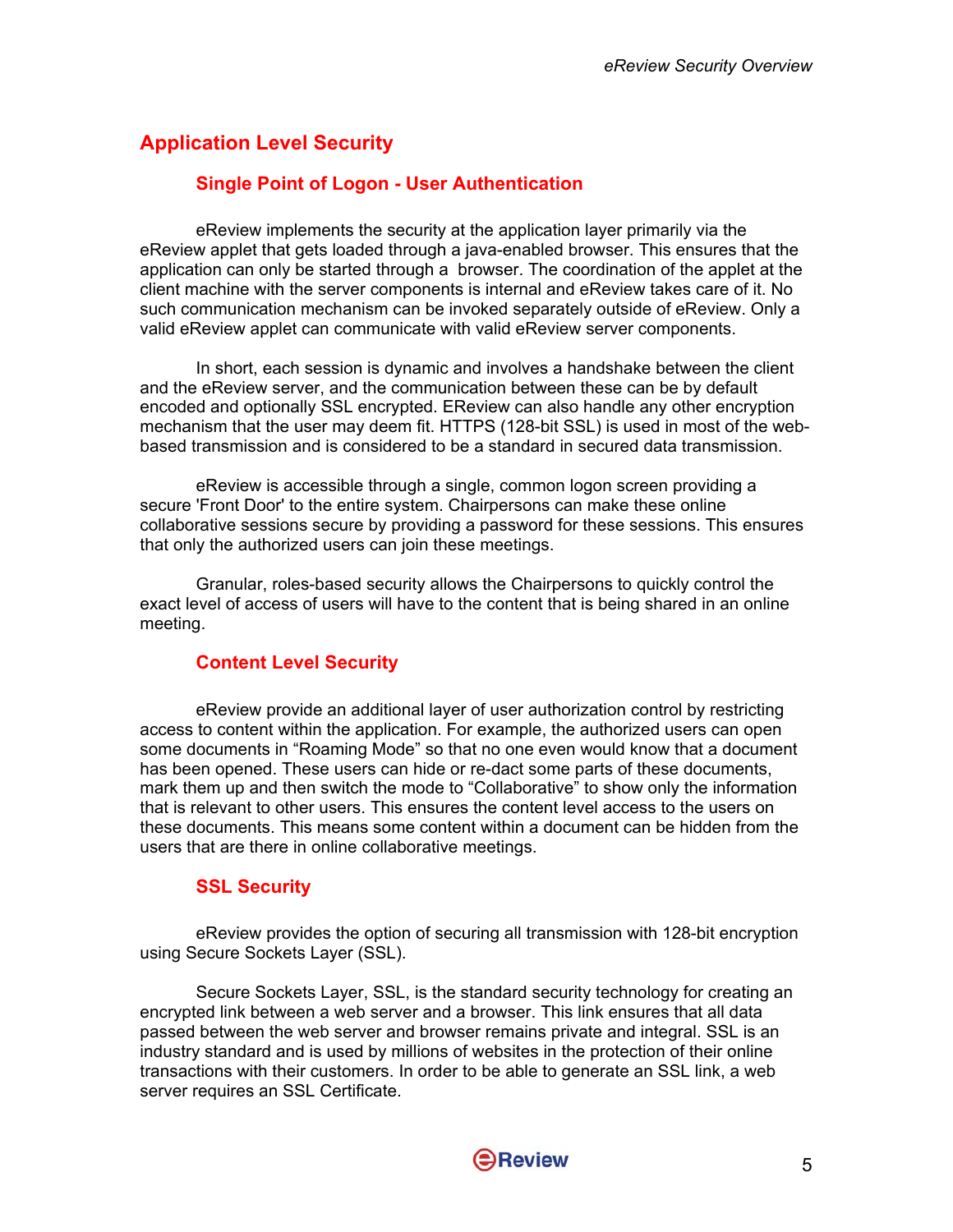<span id="page-5-0"></span>eReview can be deployed under SSL (Secure Sockets Layer). The secure, fast and easily adapted SSL protocol is the most widely used socket-level security protocol on the Internet and is supported by all major Web servers and most Internet-accessible servers.

#### **Session Security**

Users are automatically disconnected after a configurable period of inactivity. Session variables are not cached therefore security information is not available to a subsequent user at the same client computer on log off.

#### **Firewall Compatibility**

While making connection between the client and server, eReview connects through the HTTP or HTTPS from the port provided in the eReview server configuration. In the case that eReview communicates through an SSL connection, all traffic is carried over the HTTPS ports of the server.

Regardless of the connection that is established at the time of client loading, Firewalls do not have to be especially configured to start ereview sessions. In case of Firewalls blocking certain ports that carry this communication, eReview can be configured to communicate through port 80. In case of Intranets, there is no need to open any port, since all the communication being carried out is internal.

eReview is the only Java viewer and collaboration tool that honors existing firewalls and encryptions.

#### **Signed Applet**

eReview is a signed applet that ensures that the applet is coming from a trusted source. This means, the users get a security warning while the applet loads in the browser. This methodology is prevalent in the current market and is used by all signed applet technologies around the world.